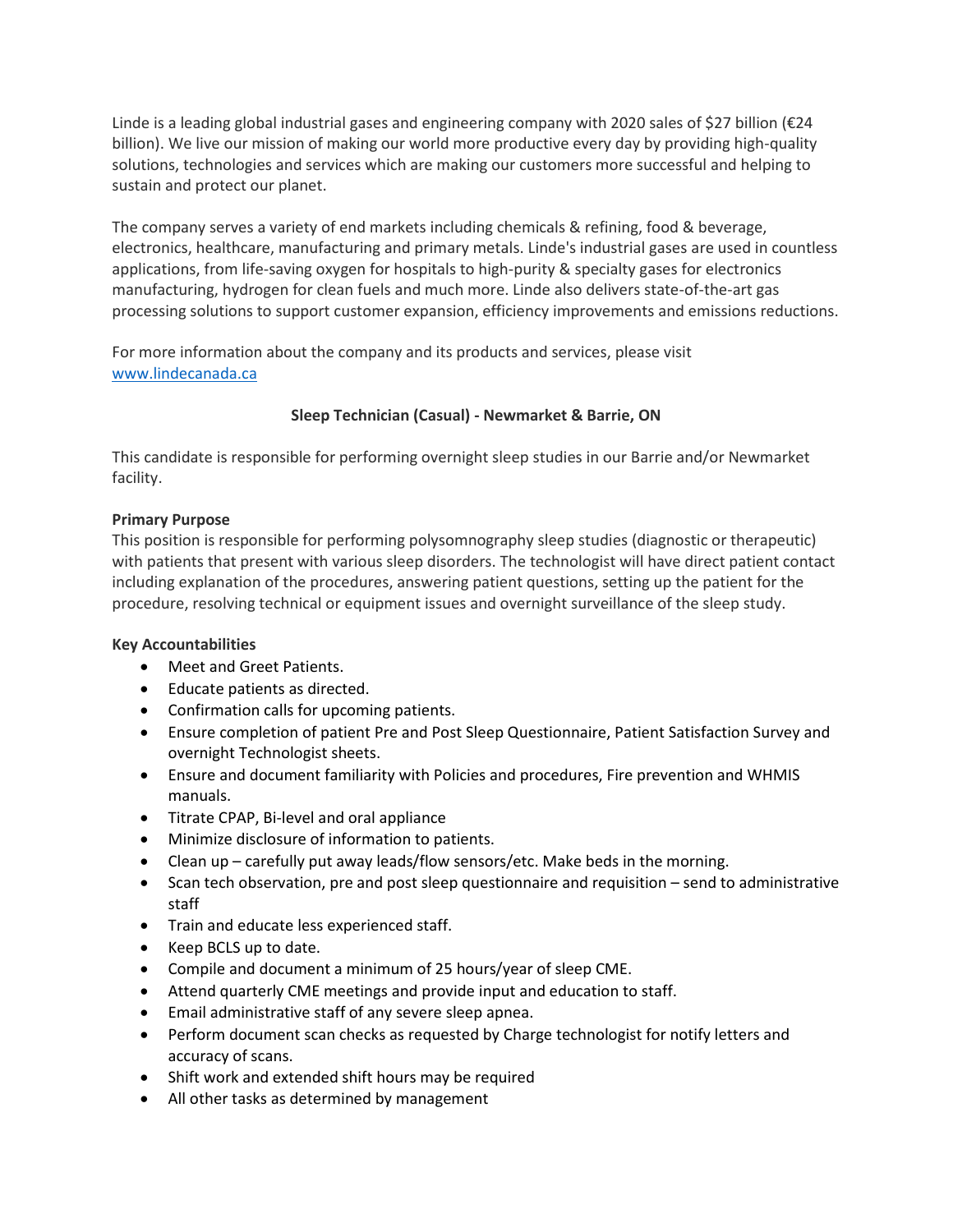## **Required Qualifications**

**Education**

- Minimum post-secondary education and experience in a relevant discipline such as (BSc in Sciences, BSc or BA in Psychology, Registered Respiratory Therapist, Registered Nurse, College degree in Health Care, College Degree in Medical Technology, Registered EEG Technologist, Registered Pulmonary Function Technologist, Medical Degree)
- RPsgT certification or working towards certification
- BCLS certification

## **Experience**

- Preferably 1+ years of experience working in a sleep lab
- Experience with computers, computer troubleshooting, Microsoft Windows and Microsoft **Office**
- Experience with Alice 6 software an asset.

## **Knowledge / Skills / Abilities**

- Ability to exert maximum muscle force to lift, push, pull, or carry objects up to 25 pounds
- Ability to use hands and arms in handling, installing, positioning, and moving materials
- RPsgT certification or working towards certification
- BCLS
- Computer literacy
- Ability to communicate effectively with internal and external customers
- Able to work on rotating shifts and be available for overtime
- Punctual
- Complete safety assessments when required and document results

### **Nature and Scope**

**Contacts:**

- Ability to communicate effectively with internal and external customers
- Patients
- Physicians
- Co-workers

### **Level of Responsibility:**

- Able to work alone when required and work in a team environment.
- Follow proper procedures and protocols to ensure that studies are performed correctly and to ensure patient and staff safety.
- Generate reports for physicians.
- Prepare and maintain equipment.
- Ensure that infection and disease controls are adhered to.

### **Decision-Making Authority:**

• Follow medical directives as outlined in the policy and procedure manual

### **Physical and Sensory Demands:**

- Ability to exert maximum muscle force to lift, push, pull, or carry objects up to 25 pounds.
- Ability to work overnight shifts